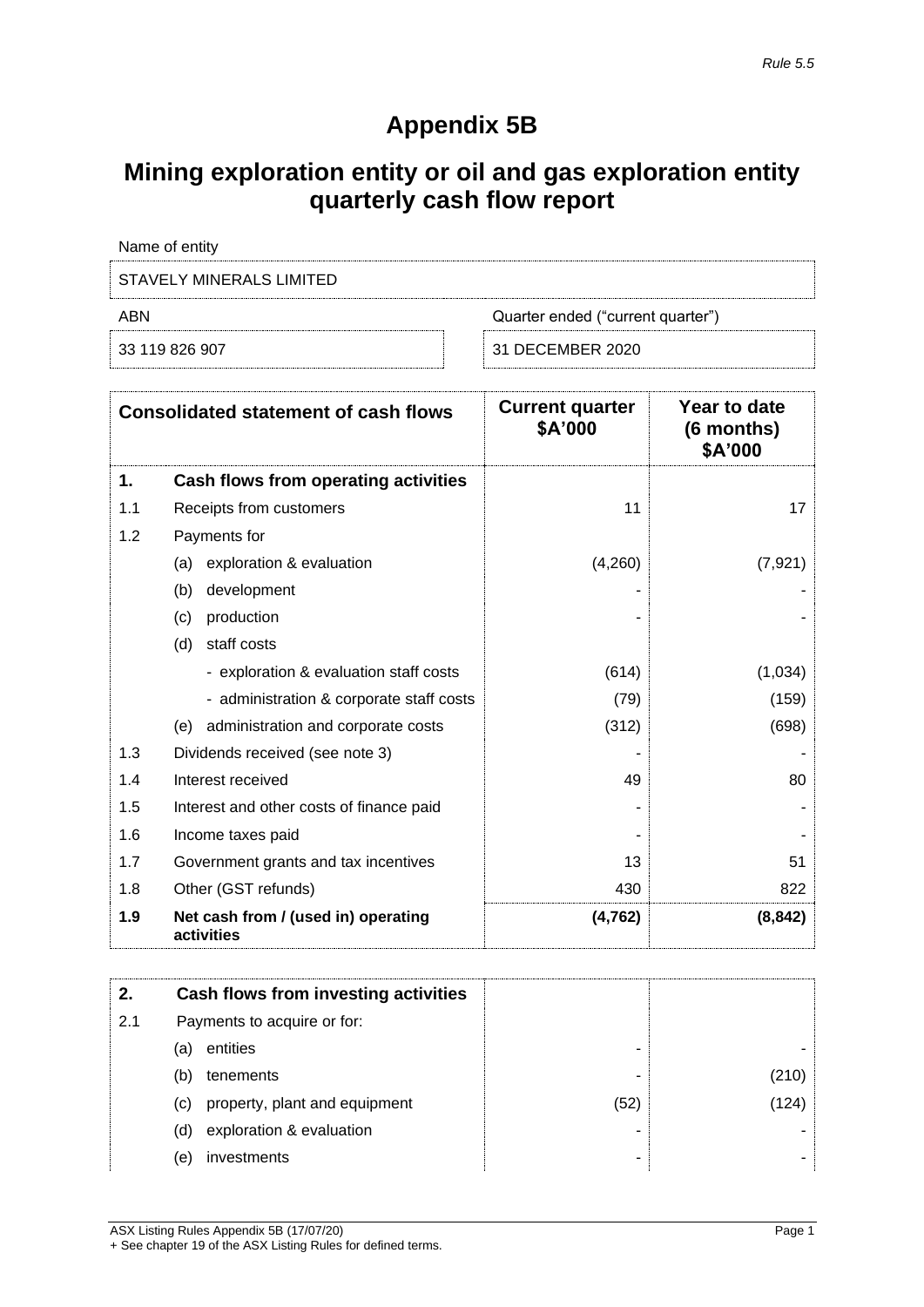|     | <b>Consolidated statement of cash flows</b>       | <b>Current quarter</b><br>\$A'000 | Year to date<br>(6 months)<br>\$A'000 |
|-----|---------------------------------------------------|-----------------------------------|---------------------------------------|
|     | (f)<br>other non-current assets                   |                                   |                                       |
| 2.2 | Proceeds from the disposal of:                    |                                   |                                       |
|     | entities<br>(a)                                   |                                   |                                       |
|     | (b)<br>tenements                                  |                                   |                                       |
|     | property, plant and equipment<br>(c)              |                                   |                                       |
|     | (d)<br>investments                                |                                   |                                       |
|     | other non-current assets<br>(e)                   |                                   |                                       |
| 2.3 | Cash flows from loans to other entities           |                                   |                                       |
| 2.4 | Dividends received (see note 3)                   |                                   |                                       |
| 2.5 | Other (provide details if material)               |                                   |                                       |
|     | - Sale of subsidiary                              |                                   | 100                                   |
|     | - Security deposits paid                          | (2)                               | (2)                                   |
|     | - Security deposits repaid                        | 67                                | 67                                    |
| 2.6 | Net cash from / (used in) investing<br>activities | 13                                | (169)                                 |

| 3.   | Cash flows from financing activities                                                       |      |         |
|------|--------------------------------------------------------------------------------------------|------|---------|
| 3.1  | Proceeds from issues of equity securities<br>(excluding convertible debt securities)       |      | 27,787  |
| 3.2  | Proceeds from issue of convertible debt<br>securities                                      |      |         |
| 3.3  | Proceeds from exercise of options                                                          |      |         |
| 3.4  | Transaction costs related to issues of equity<br>securities or convertible debt securities | (27) | (1,617) |
| 3.5  | Proceeds from borrowings                                                                   |      |         |
| 3.6  | Repayment of borrowings                                                                    |      |         |
| 3.7  | Transaction costs related to loans and<br>borrowings                                       |      |         |
| 3.8  | Dividends paid                                                                             |      |         |
| 3.9  | Other (provide details if material)                                                        |      |         |
|      | - Payment of lease liabilities (right of<br>use assets)                                    | (22) | (44)    |
| 3.10 | Net cash from / (used in) financing<br>activities                                          | (49) | 26,126  |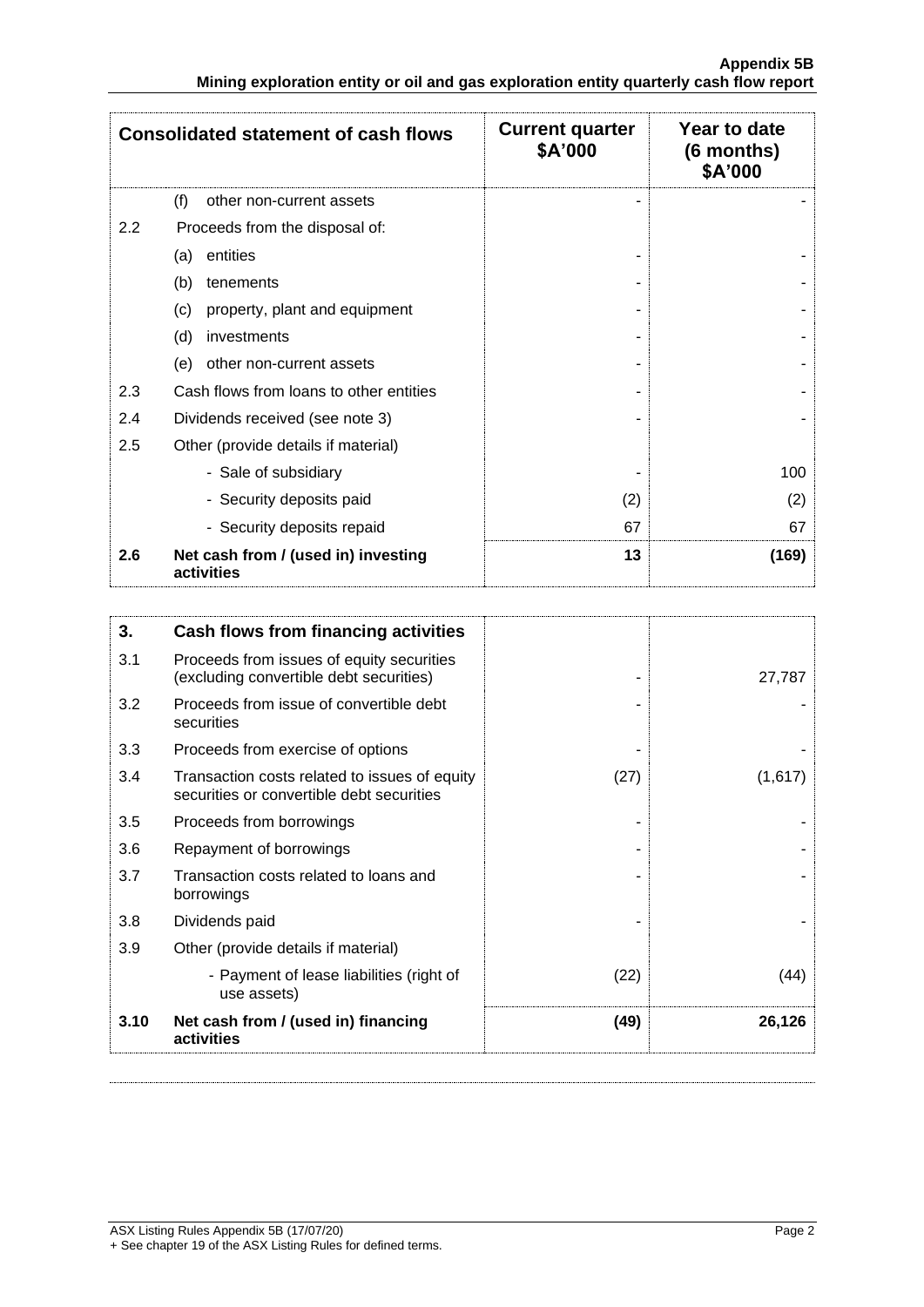| <b>Consolidated statement of cash flows</b> |                                                                          | <b>Current quarter</b><br>\$A'000 | Year to date<br>$(6$ months)<br>\$A'000 |
|---------------------------------------------|--------------------------------------------------------------------------|-----------------------------------|-----------------------------------------|
| 4.                                          | Net increase / (decrease) in cash and<br>cash equivalents for the period | (4,798)                           | 17,115                                  |
| 4.1                                         | Cash and cash equivalents at beginning of<br>period                      | 31,337                            | 9,424                                   |
| 4.2                                         | Net cash from / (used in) operating<br>activities (item 1.9 above)       | (4, 762)                          | (8, 842)                                |
| 4.3                                         | Net cash from / (used in) investing activities<br>(item 2.6 above)       | 13                                | (169)                                   |
| 4.4                                         | Net cash from / (used in) financing activities<br>(item 3.10 above)      | (49)                              | 26,126                                  |
| 4.5                                         | Effect of movement in exchange rates on<br>cash held                     |                                   |                                         |
| 4.6                                         | Cash and cash equivalents at end of<br>period                            | 26,539                            | 26,539                                  |

| 5.  | Reconciliation of cash and cash<br>equivalents<br>at the end of the quarter (as shown in the<br>consolidated statement of cash flows) to the<br>related items in the accounts | <b>Current quarter</b><br>\$A'000 | <b>Previous quarter</b><br>\$A'000 |
|-----|-------------------------------------------------------------------------------------------------------------------------------------------------------------------------------|-----------------------------------|------------------------------------|
| 5.1 | <b>Bank balances</b>                                                                                                                                                          | 26.539                            | 31.337                             |
| 5.2 | Call deposits                                                                                                                                                                 |                                   |                                    |
| 5.3 | <b>Bank overdrafts</b>                                                                                                                                                        |                                   |                                    |
| 5.4 | Other (provide details)                                                                                                                                                       |                                   |                                    |
| 5.5 | Cash and cash equivalents at end of<br>quarter (should equal item 4.6 above)                                                                                                  | 26,539                            | 31,337                             |

| 6.  | Payments to related parties of the entity and their<br>associates                                                                                           | <b>Current quarter</b><br><b>\$A'000</b> |
|-----|-------------------------------------------------------------------------------------------------------------------------------------------------------------|------------------------------------------|
| 6.1 | Aggregate amount of payments to related parties and their<br>associates included in item 1                                                                  | 182                                      |
| 6.2 | Aggregate amount of payments to related parties and their<br>associates included in item 2                                                                  |                                          |
|     | Note: if any amounts are shown in items 6.1 or 6.2, your quarterly activity report must include a description of, and an<br>explanation for, such payments. |                                          |
|     | payments of director salaries and superannuation.                                                                                                           |                                          |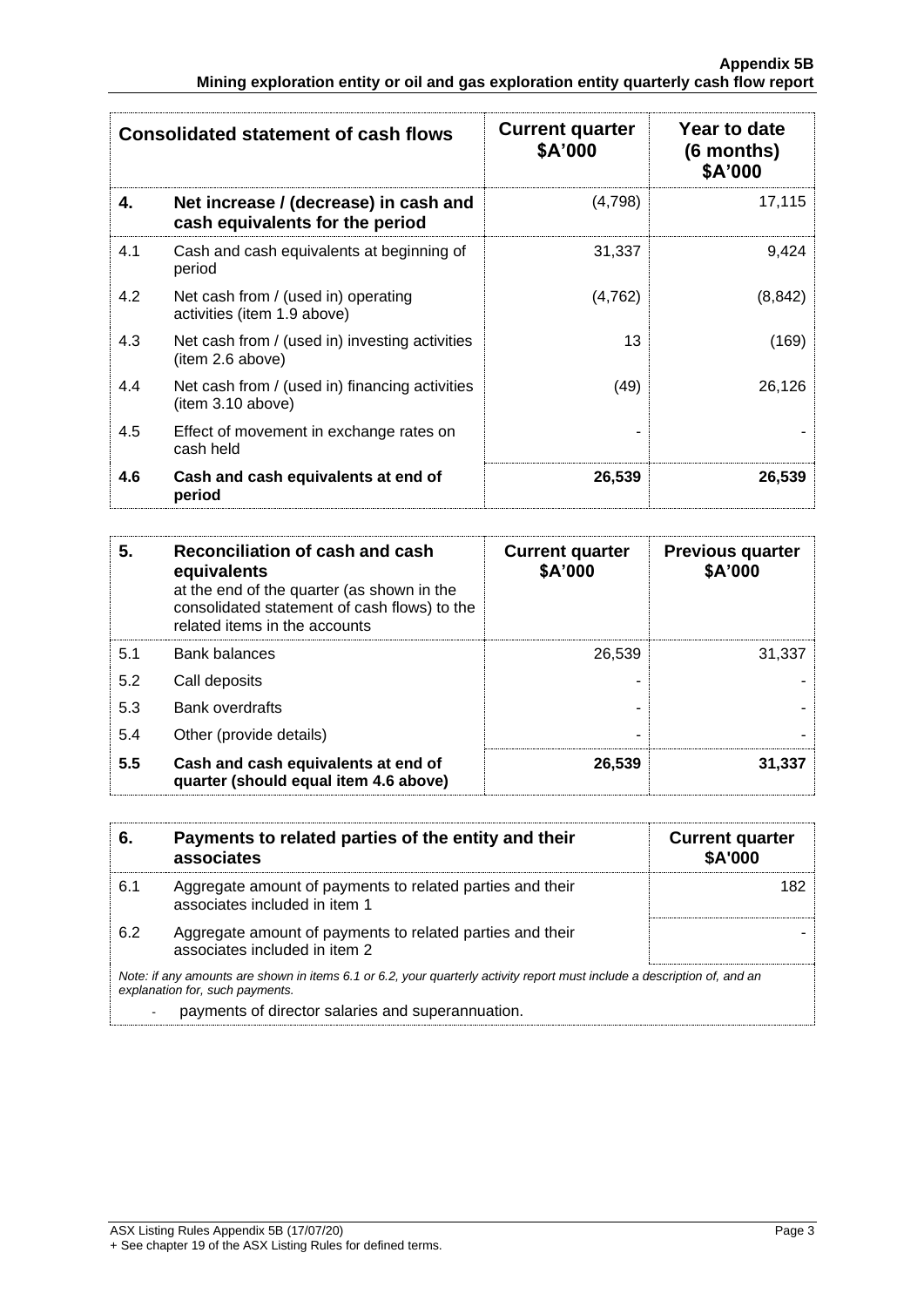| 7.  | <b>Financing facilities</b><br>Note: the term "facility' includes all forms of financing<br>arrangements available to the entity.<br>Add notes as necessary for an understanding of the<br>sources of finance available to the entity.                                                                                                               | <b>Total facility</b><br>amount at quarter<br>end<br>\$A'000 | Amount drawn at<br>quarter end<br>\$A'000 |
|-----|------------------------------------------------------------------------------------------------------------------------------------------------------------------------------------------------------------------------------------------------------------------------------------------------------------------------------------------------------|--------------------------------------------------------------|-------------------------------------------|
| 7.1 | Loan facilities                                                                                                                                                                                                                                                                                                                                      |                                                              |                                           |
| 7.2 | Credit standby arrangements                                                                                                                                                                                                                                                                                                                          |                                                              |                                           |
| 7.3 | Other (please specify)                                                                                                                                                                                                                                                                                                                               |                                                              |                                           |
| 7.4 | <b>Total financing facilities</b>                                                                                                                                                                                                                                                                                                                    |                                                              |                                           |
| 7.5 | Unused financing facilities available at quarter end                                                                                                                                                                                                                                                                                                 |                                                              |                                           |
| 7.6 | Include in the box below a description of each facility above, including the lender, interest<br>rate, maturity date and whether it is secured or unsecured. If any additional financing<br>facilities have been entered into or are proposed to be entered into after quarter end,<br>include a note providing details of those facilities as well. |                                                              |                                           |
|     |                                                                                                                                                                                                                                                                                                                                                      |                                                              |                                           |

| 8.  |                                                           | Estimated cash available for future operating activities                                                                                                                                                                        | \$A'000  |
|-----|-----------------------------------------------------------|---------------------------------------------------------------------------------------------------------------------------------------------------------------------------------------------------------------------------------|----------|
| 8.1 | Net cash from / (used in) operating activities (item 1.9) |                                                                                                                                                                                                                                 | (4, 762) |
| 8.2 |                                                           | (Payments for exploration & evaluation classified as investing<br>activities) (item 2.1(d))                                                                                                                                     |          |
| 8.3 |                                                           | Total relevant outgoings (item $8.1 +$ item $8.2$ )                                                                                                                                                                             | (4, 762) |
| 8.4 |                                                           | Cash and cash equivalents at quarter end (item 4.6)                                                                                                                                                                             | 26,539   |
| 8.5 |                                                           | Unused finance facilities available at quarter end (item 7.5)                                                                                                                                                                   |          |
| 8.6 |                                                           | Total available funding (item $8.4 +$ item $8.5$ )                                                                                                                                                                              | 26,539   |
| 8.7 | item $8.3$ )                                              | Estimated quarters of funding available (item 8.6 divided by                                                                                                                                                                    | 5.57     |
|     |                                                           | Note: if the entity has reported positive relevant outgoings (ie a net cash inflow) in item 8.3, answer item 8.7 as "N/A".<br>Otherwise, a figure for the estimated quarters of funding available must be included in item 8.7. |          |
| 8.8 |                                                           | If item 8.7 is less than 2 quarters, please provide answers to the following questions:                                                                                                                                         |          |
|     | 8.8.1                                                     | Does the entity expect that it will continue to have the current level of net operating<br>cash flows for the time being and, if not, why not?                                                                                  |          |
|     | Answer:                                                   |                                                                                                                                                                                                                                 |          |
|     | 8.8.2                                                     | Has the entity taken any steps, or does it propose to take any steps, to raise further<br>cash to fund its operations and, if so, what are those steps and how likely does it<br>believe that they will be successful?          |          |
|     | Answer:                                                   |                                                                                                                                                                                                                                 |          |
|     |                                                           |                                                                                                                                                                                                                                 |          |